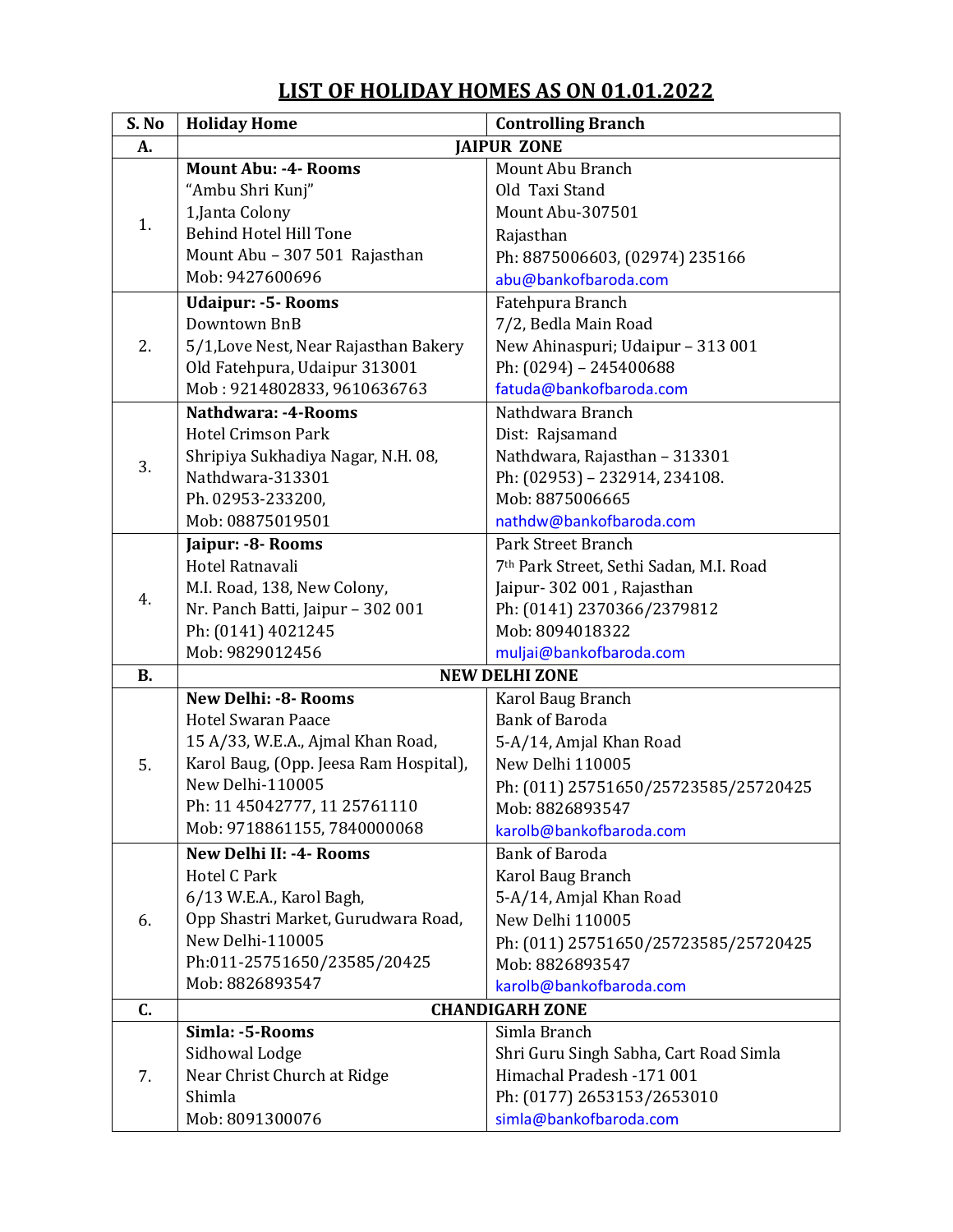| 8.  | <b>Manali: -4- Rooms</b>               | Manali Branch                          |
|-----|----------------------------------------|----------------------------------------|
|     | Hotel Anupam Palace                    | Hotel Highway Inn, The Mall,           |
|     | The Mall                               | Manali - 175 131                       |
|     | Manali - 175 131                       | Ph: (01902) 250052; Mob: 7832909157    |
|     | Ph: (01902) 252181; 9816023367         | manali@bankofbaroda.com                |
|     | Katra: -4- Rooms                       | Gandhinagar Branch                     |
|     | <b>Hotel Mount View</b>                | Gole Market, Gandhinagar               |
| 9.  | Vaishno Devi, Jammu Rd,                | Jammu - 180004                         |
|     | Katra, Jammu and Kashmir 182301        | Ph: (0191) 2451481/2437572/ 9086002737 |
|     | Ph: 01991 234 405                      | ganjam@bankofbaroda.com                |
|     | <b>Dalhousie: -2- Rooms</b>            | Pathankot Branch                       |
|     | <b>Hotel Surya Resort</b>              | Dalhousie Road                         |
| 10. | Baloon Church Road,                    | Dist: Gurdaspur Pathankot -145 001     |
|     | Bathri View Estate, Dalhousie          | Ph: (0186) 2221150/2232235             |
|     | Ph: (01899) 242158, 9870334440,        | pathan@bankofbaroda.com                |
|     | <b>Chandigarh : -4- Rooms</b>          | <b>SAFB Chandigarh Branch</b>          |
|     | The Toy Hotel                          | SCO 91, Sector 44                      |
|     | SCO:165-167, Near Sham Fashion Mall,   | Chandigarh - $160047$                  |
| 11. | Sector:34-A                            | Ph: (0172)-2645147                     |
|     | Chandigarh: 160022                     | Mob: 8558846413                        |
|     | Ph: 8054703648, 017204033333           | agrcha@bankofbaroda.co.in              |
|     | <b>Amritsar:-4- Rooms</b>              | Town Hall Branch                       |
|     | Treebo Dee Intercontinental            | Katra Ahluwalia                        |
| 12. | Inside Ghee Mandi Gate                 | Amritsar, Punjab - 143001              |
|     | Golden Temple Road, Amritsar           | Ph: (0183) 5031582                     |
|     | Ph: 0183-2542074/2544989               | amrits@bankofbaroda.com                |
|     | Mob: 9152641590                        |                                        |
|     | <b>Dharamshala: -4- Rooms</b>          | Dharmshala Branch                      |
|     | Hotel Pine Valley,                     | Kotwali Bazar,                         |
| 13. | Cantt. Road, Dharamshala,              | Sudher, Dharamshala,                   |
|     | Distt.- Kangra (H.P.)                  | Himachal Pradesh-176215                |
|     | Ph: 01892-226853/9218426853,           | Ph: 01892-223175                       |
|     | 9736078910, 9418312707                 | dhakan@bankofbaroda.com                |
| D.  |                                        | <b>MEERUT ZONE</b>                     |
| 14. | Agra: -4- Rooms                        | Agra Main Branch                       |
|     | Hotel Love Kush                        | 13, M.G. Road, Agra - 282001           |
|     | Opposite Hotel ITC Mughal, 30/6/20 K-  | Ph: (0562)2461202/2464362              |
|     | 1 Fatehabad Road                       | Mob: 8477009332                        |
|     | Mob: 9917475616, 89234 82995           | agra@bankofbaroda.com                  |
|     | <b>Mathura: -4- Rooms</b>              | Mathura Branch                         |
| 15. | <b>Hotel Heera Celebration</b>         | Pb. No. 17, Kotwali Road               |
|     | Opp. Kaila Devi Mandir; Junction Road, | Mathura-281 001                        |
|     | Dampier Nagar, Mathura-281001          | Ph: (0565)2505969 / 2901183            |
|     | Ph: (0565) 6543222/2406000             | mathur@bankofbaroda.com                |
|     | Mob: 8272022201, 9412278499            |                                        |
|     | Hardwar: -5- Rooms                     | Haridwar Main Branch                   |
| 16. | <b>Hotel Ganges Rivera</b>             | Upper Road,                            |
|     | Delhi Bypass Road, Near Viswakarma     | Haridwar, Uttarakhand-249401           |
|     | Ghat, Kankhal Uttarkhand               | Ph: (01334) 226041/220288/227535       |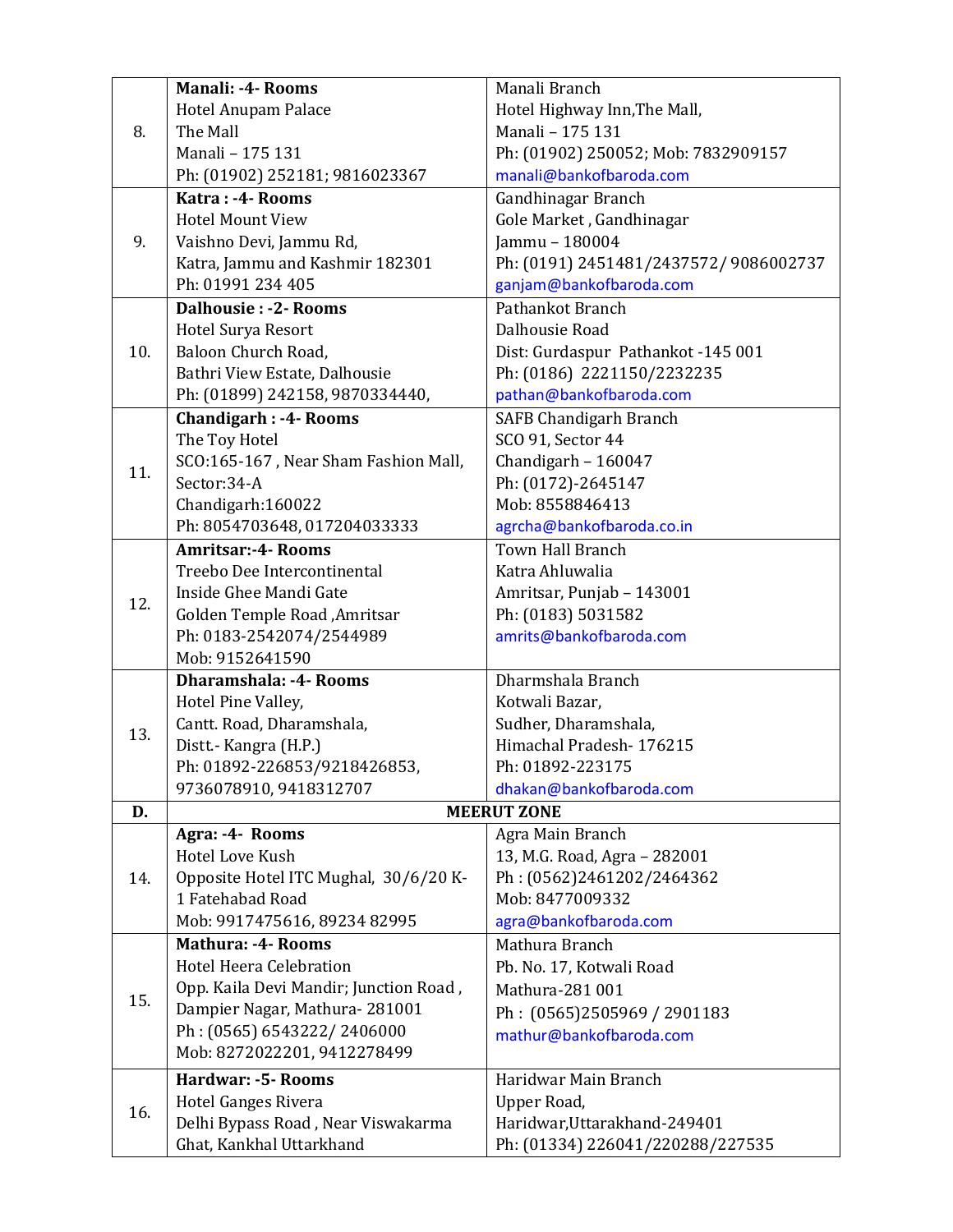|     | Ph: (01334) 240940,240943             | Mob: 8477009453                             |
|-----|---------------------------------------|---------------------------------------------|
|     | Mobile: 9358189261, 9358189263        | hardwa@bankofbaroda.com                     |
|     | <b>Mussoorie: -4-Rooms</b>            | Mussorie Branch                             |
| 17. | Hotel Hill Queen                      | Pooranchad Estate, The Mall, Kulri          |
|     | Pp: Rope Ways, The Mall               | Mussoorie - 248 179                         |
|     | Mussoorie-248179                      | Ph: (0135) 2632356/2630670                  |
|     | Ph: 0135-2832238                      | Mob: 8477009448                             |
|     | Mobile: 9412050171                    | mussoo@bankofbaroda.com                     |
|     | <b>Nainital: -4-Rooms</b>             | Nainital Branch                             |
| 18. | Hotel Palace, The Mall Road,          | Malli Tal Nainital,                         |
|     | Near Railway Holiday Home,            | Nainital - 263 001                          |
|     | Nainital                              | Ph: (05942) 236285/236841/7832909157        |
|     | Mob: 9412035559/05942-235125          | nainit@bankofbaroda.com                     |
| E.  |                                       | <b>LUCKNOW ZONE</b>                         |
|     | Lucknow: -4- Rooms                    | Regional Office, Lucknow Region             |
|     | Hotel Silver-7                        | 2 <sup>nd</sup> Floor, 23, Vibhutikhand     |
|     | Tcv-13/5-A, Vibhuti Kahand            | 226 Gomti Nagar,                            |
| 19. | Near Indira Gandhi Pratishthan,       | Lucknow                                     |
|     | <b>Gomtinagar Lucknow</b>             | Ph.: (0522) 6677656                         |
|     | Ph. 0522-40118280/7388600927          | hrm.lucknow@bankofbaroda.com                |
|     | Varanasi: -5- Rooms                   | Nadesar Branch                              |
|     | Hotel City Inn                        | D-28 30-c, Sigra,                           |
| 20. | Opp-Cantt. Railway Station            | Varanasi - 221010                           |
|     | Parade Kothi, Varanasi                | Ph: (0542)2361820/9554959018                |
|     | Mob: 7753888355, 7905097882           | nadebs@bankofbaroda.com                     |
| F.  |                                       | <b>CHENNAI ZONE</b>                         |
|     | <b>Chennai- 6- Rooms</b>              | Chennai T Nagar Branch                      |
|     | Hotel Sridevi Park                    | No. 74, Theagaraya Road, Near Panagal Park, |
| 21. | No. 1 Hanumantha Road, Near           | T.Nagar, Chennai-600017                     |
|     | Somasundaram Grounds,                 | Ph-044-28157080; 044-28157081               |
|     | T Nagar, Chennai - 600 017            | theaga@bankofbaroda.com                     |
|     | Ooty: -4-Rooms                        | Coonoor Branch,                             |
|     | RN Holidays (A Unit Of Darshan Hotel, | 57, Grays Hill Road, P.B.No.22, Coonoor     |
| 22. | Ooty) Near Hotel Darshan              | Tamil Nadu- 643 101                         |
|     | Near Lake Boat House,                 | Ph: (0423) 2231721/9489205985               |
|     | Ooty-643001 Ph: 0423-2224550, 243378  | coonoo@bankofbaroda.com                     |
|     | 2443807, 2452288                      |                                             |
| 23. | Kanyakumari: -4- Rooms                | Nagarcoil Branch,                           |
|     | Hotel Amuthum Residency               | Ddj Centre, Opp: Vadasheri Bus Stand,       |
|     | 6-158-6-23, Main Road,                | Nagarcoil, Kanyakumari, Tamilnadu-          |
|     | Kanyakumari-629702                    | 629001                                      |
|     | Ph: (04452) 247300, 247800, 248300    | Ph: (04652) 232445,                         |
|     |                                       | Mob: 8220674439, 9489205980                 |
|     |                                       | nagcoi@bankofbaroda.com                     |
| 24. | Kodaikanal: -5- Rooms                 | Madurai Main Branch, Pb No. 142             |
|     | M/S. Sornam Apartments                | 5, East Avani Moola Street                  |
|     | Fern Hill Road, Opp. Hotel Tamilnadu, | Madurai - 625 001.                          |
|     | Kodaikanal 624 001                    | Ph: (0452) 2622938/9489205923               |
|     | Ph: (04542) 240562/9842140562         | madura@bankofbaroda.com                     |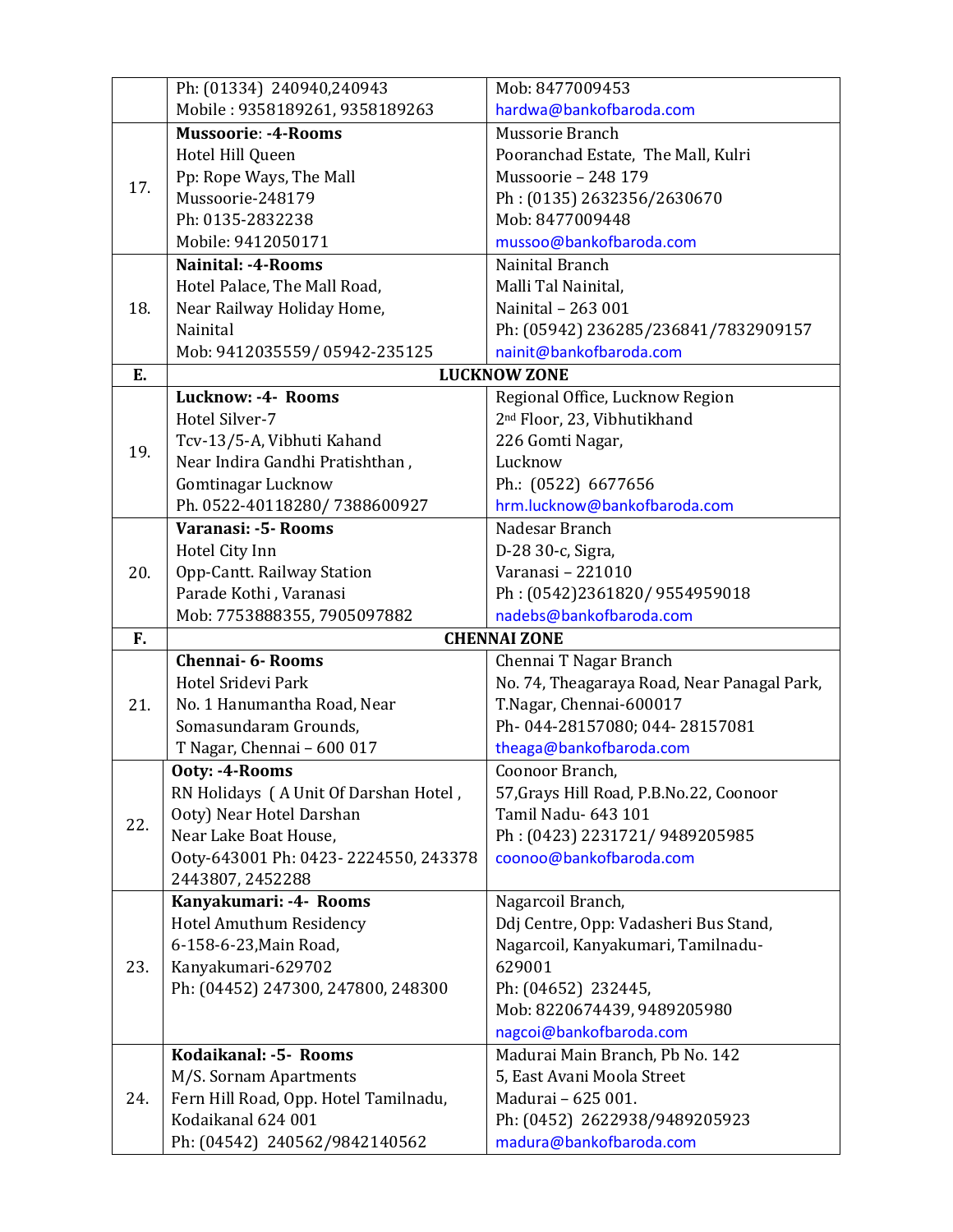| G.  |                                                          | <b>BANGALORE ZONE</b>                    |
|-----|----------------------------------------------------------|------------------------------------------|
|     | <b>Bangalore: -8- Rooms</b>                              | K.G. Road Branch                         |
|     | Hotel Shree Adiga Residency                              | Prithvi Building, Kempa Gowda Road       |
|     | NO:32, 1st Main Road                                     | Bangalore. 560 009                       |
| 25. | Gandhi nagar, Bengalaru 560008                           | Ph: (080)                                |
|     | Mob: 8040434043                                          | 22268106/107107/108/7337884910/981       |
|     |                                                          | 9022128                                  |
|     |                                                          | bangal@bankofbaroda.com                  |
|     | Mysore: -2- rooms                                        | Mysore Branch,                           |
|     | M/S Ginger Hotel                                         | 765 Old Bank Road,                       |
| 26. | Nazarbad Mohalla, Near Nazarbad Police                   | Gandhi Square, Mysore-570001             |
|     | Station, Vasanth Mahal Road.                             | Ph: 0821-2521266                         |
|     | Mysuru-570010                                            | mysore@bankofbaroda.com                  |
|     | Ph: 0821-6633333                                         |                                          |
|     | Tirupati: -4- Rooms                                      | Tirupathi Branch                         |
|     | Hotel Bhimas Paradise                                    | 15/3/481 B, V. V. Mahal Road             |
| 27. | 33-37 Renigunta Road, Opposite to                        | Tirupathi, Andhra Pradesh- 517501        |
|     | Reliance Mart, Tirupati -517501                          | Mob: 08772222242                         |
|     | Mob: 08772237272                                         | tirupa@bankofbaroda.com                  |
| H.  |                                                          | <b>HYDERABAD ZONE</b>                    |
|     | Hyderabad: -4- Rooms                                     | Abid Circle Branch,                      |
|     | <b>Quality Inn Residency</b>                             | Reddy Hostel Compound,                   |
| 28. | Public Garden Road,                                      | Abids Circle, Hyderabad,                 |
|     | Opp. Hyderabad Railway station,                          | Telangana-500001                         |
|     | Hyderabad, Telangana-500001                              | Ph: (040)-23465101/102/103/106           |
|     | Mob: 8042753422                                          | hydera@bankofbaroda.com                  |
| I.  |                                                          | <b>PUNE ZONE</b>                         |
|     | Lonavala: -5- Rooms                                      | Karve Road Branch,                       |
|     | Harnam Shree Housing Complex, Row,                       | Darekar Heights, Training Centre,        |
| 29. | House No. 2, Tungarliward, Opp. Biji's Hill              | Karve Road, Pune - 411004                |
|     | Retreat, Lonavala - 410401;                              | Ph: 020 25433673/25435326/25436948       |
|     | Ph: (02114)273861                                        | karver@bankofbaroda.com                  |
|     | <b>Mahabaleshswar: -6- Rooms</b><br><b>Hotel Shreyas</b> | Satara Branch<br>355-A, Ajinkyatara Bldg |
| 30. | C.T.S. No. 88, Opp: S.T. Bus Station;                    | Dist. Sainik Satara- 415002              |
|     | Mahabaleshwar - 412 806; (Dist: Satara)                  | Ph: 02162-234184/9923208942              |
|     | Ph: (02168) - 260365, 260603                             | satara@bankofbaroda.com                  |
|     | Shirdi: -4- Rooms                                        | Sakuri Branch                            |
| 31. | Hotel Sai Sparsh                                         | At Post Sakuri,                          |
|     | Pimpalwadi Road, Tal. Rahata                             | Tal. Rahata, Maharashtra- 413107         |
|     | Dist. Ahmednagar Shirdi - 423 109                        | Ph: (02423) 240031                       |
|     | Ph: 02423-255141/255833                                  | sakuri@bankofbaroda.com                  |
|     | Shirdi: -4- Rooms                                        | Shirdi Branch                            |
| 32. | <b>Hotel Saish</b>                                       | Pimpalwadi Road                          |
|     | Pimpalwadi Rd, Shirdi                                    | Dist. Ahmadnagar Shirdi,                 |
|     | Maharashtra 423109                                       | Maharashtra 423109                       |
|     | Mob: 099222 96800                                        | vjshir@bankofbaroda.com                  |
|     |                                                          |                                          |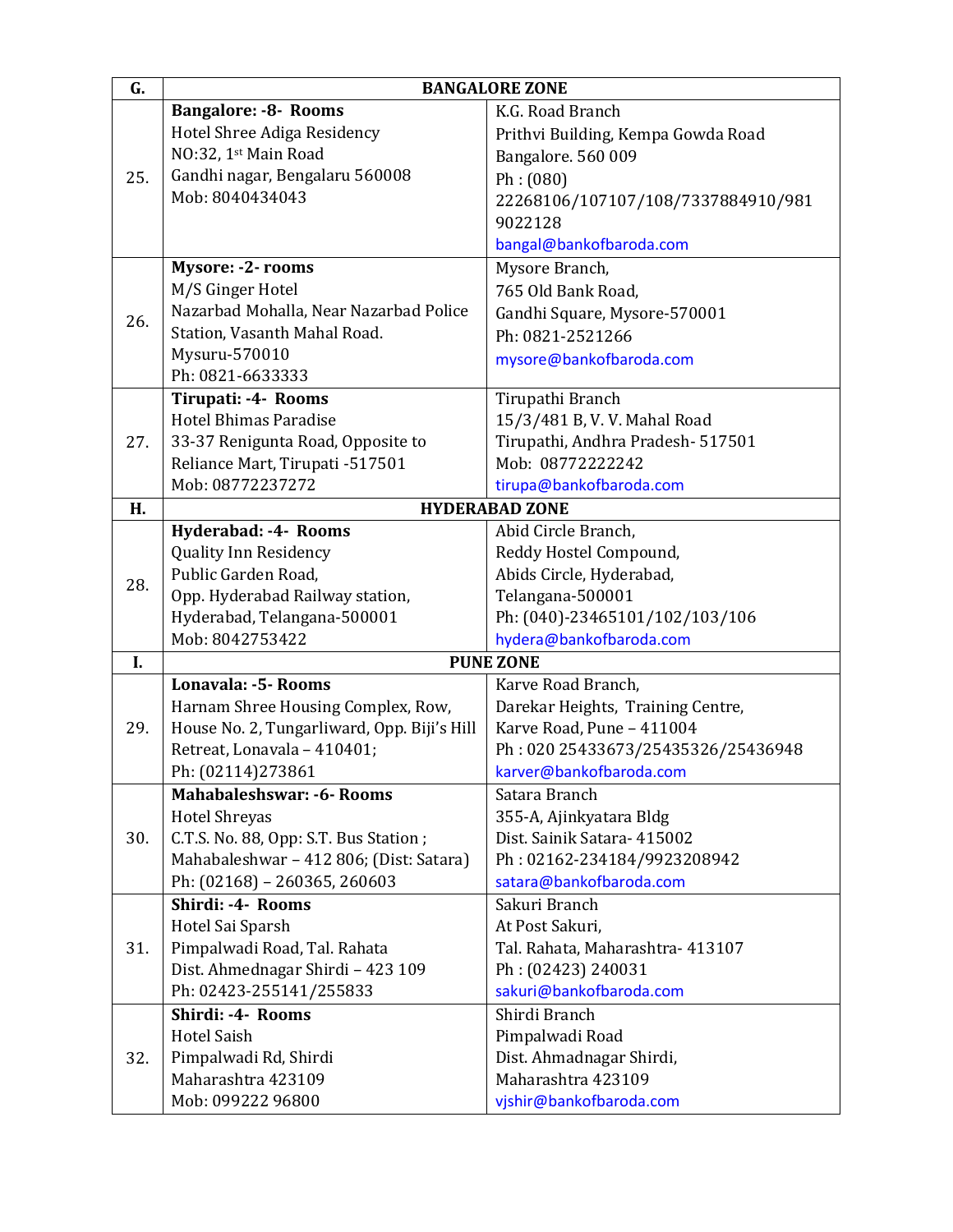|     | Nasik: -4- Rooms                   | Mumbai Naka Branch                         |
|-----|------------------------------------|--------------------------------------------|
|     | Radhika Inn Service Apartment      | Suyojit commercial complex,                |
|     | Plot No.1A, Cidco,                 | Shop No 14 -15,                            |
| 33. | New Nasik-422009                   | Near Hotel Prakash, Mumbai Naka Parisar,   |
|     | Ph: 0253-2373177                   | Nasik, Maharashtra- 422009                 |
|     | Mob: 9423964842, 9158673377        | Ph: 0253-2471720, 2471721                  |
|     |                                    | mumnas@bankofbaroda.com                    |
|     | Aurangabad: -3- Rooms              | Samarthnagar Branch                        |
|     | Hotel Kartiki,                     | 110 Triveni, beside Varad Ganesh Mandir    |
| 34. | Near C.B.S, Samarthnagar           | Samarth Nagar, Aurangabad-431001           |
|     | Aurangabad - 431 001               | Ph: (0240) 2334208,2362276,                |
|     | Ph: (0240)-2339060/61/62           | samart@bankofbaroda.com                    |
|     | <b>Ganpatipule: -6- Rooms</b>      | Ratnagiri Branch                           |
|     | <b>Abhishek Beach Resort</b>       | Pras Plaza, C Wing, K. C. Jain Nagar, Near |
|     | Ganpatipule                        | Maruti Mandir, Ratnagiri, Maharashtra-     |
| 35. | Ph: (02357)264264/235555           | 415612                                     |
|     | Mobile: 93738 48184, 7620044777    | Ph: (02352) 222539                         |
|     |                                    | mahrat@bankofbaroda.com                    |
|     |                                    |                                            |
|     | Panaji: - 8- Rooms                 | Regional Office                            |
|     | Bank Of Baroda Holiday Home        | Panaji Region                              |
|     | F-1, La Campala Colony             | 4th Floor, Plaza Chamber                   |
| 36. | Meera Marg                         | A.B.Road, Panaji - 403 712                 |
|     | Panaji - 403 001.                  | Ph: (0832)-2426213/2224565/2235338         |
|     | Ph <sup>30832</sup> ) 2464361      | hrm.panaji@bankofbaroda.com                |
|     | Nagpur- 3- Rooms                   | Ganeshpeth Branch                          |
|     | Hotel Orient Taibah                | Habib Manzil Ganeshpeth,                   |
| 37. | Opposite Imambada Police Station,  | Near S T Bus stand, Nagpur-440018          |
|     | Great Nag Road, Nagpur - 440003    | Ph-0712-2775175                            |
|     |                                    | vjgane@bankofbaroda.com                    |
| J.  |                                    | <b>KOLKATA ZONE</b>                        |
|     | <b>Gangtok: -5- Rooms</b>          | Gangtok Branch                             |
|     | Hotel Taryana,                     | New Market. M.G. Marg,                     |
| 38. | Tibet Road, Gangtok - 737 101      | Gangtok 737 101.                           |
|     | Ph: (03592)-203858                 | Ph: (03592)-203216                         |
|     | Mob: 9733077415                    | Mob: 8373060054                            |
|     |                                    | gangto@bankofbaroda.com                    |
|     | <b>Port Blair: -4- Rooms</b>       | Port Blair Branch                          |
|     | <b>Hotel Shreesh</b>               | BJP Bhawan, (1st Floor), Supply Line,      |
|     | Link Road, Goalghar                | M.G Road, Middle Point                     |
| 39. | Port Blair-744102                  | Port Blair- 744101                         |
|     | Ph: 03192-242115/239761            | Ph: 03192-239945                           |
|     | Mob: 9679503928                    | pblair@bankofbaroda.com                    |
|     | Kolkata: -3-Rooms                  | Lansdowne Market Branch                    |
| 40. | <b>Hotel Swagat</b>                | 3/1-B, Mahendra Road,                      |
|     | 37, Hazara Road, Kolkata - 730 029 | Lansdowne Market, Bhowanipore,             |
|     | Ph.: (033) 24766161/6262/6464      | Kolkata, West Bengal- 700025               |
|     | (033)24748566                      | Ph: (033) 24759649/24860332                |
|     |                                    | lansdo@bankofbaroda.com                    |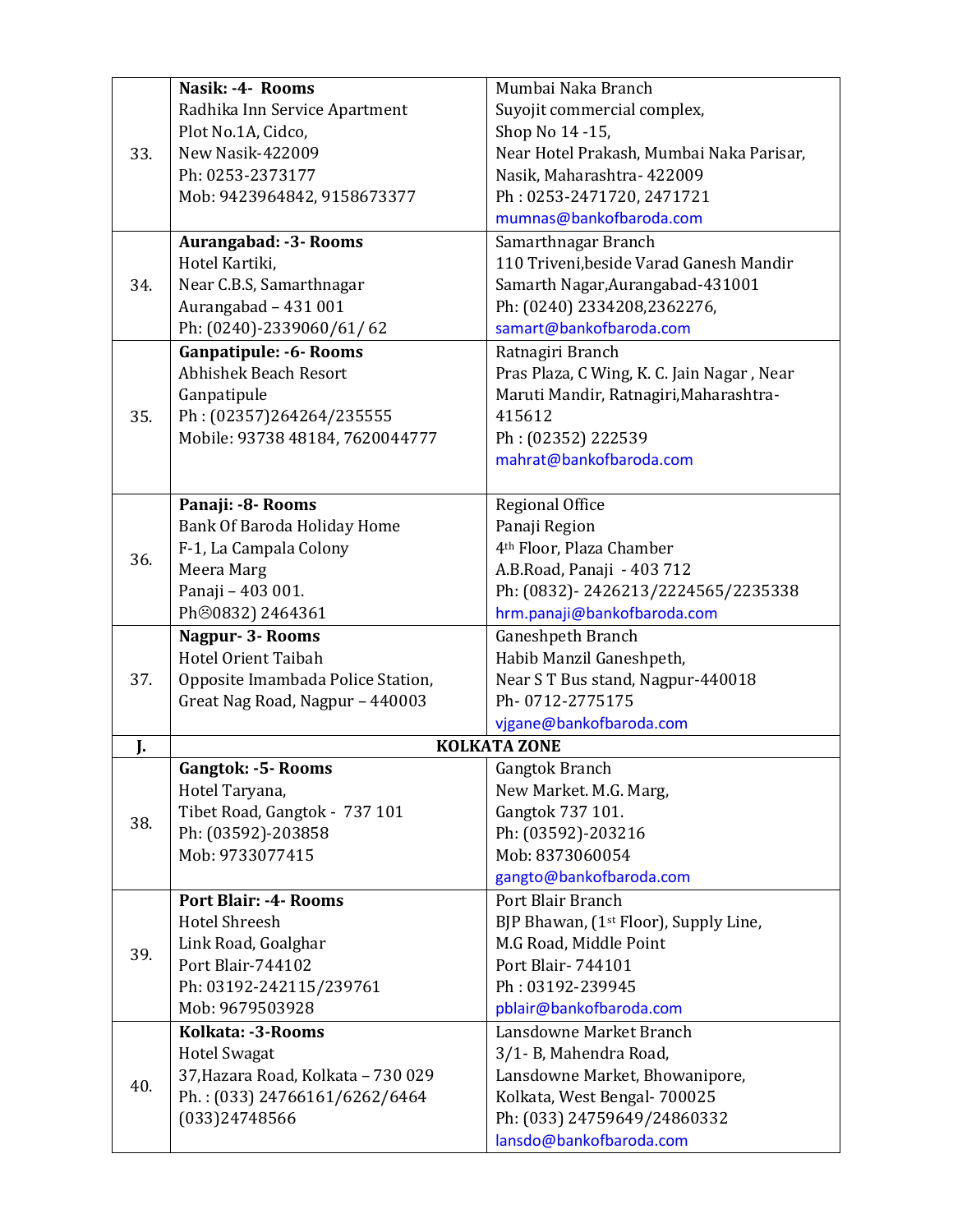|     | Guwahati: -5-Rooms                                  | Zoo Road Tinali Branch                   |
|-----|-----------------------------------------------------|------------------------------------------|
|     | Hotel-The Executive Inn                             | Parnil Palace                            |
|     | 5 <sup>th</sup> By Lane, House no-119, Anand Nagar, | R.G Baruah Road                          |
|     | National Homeo College Lane, Dispur                 | Zooroad Tinali                           |
| 41. | Old Post Office, GS Road Guwahati-                  | Guwahati, Assam-781024                   |
|     | 781005                                              | Ph: (0361) 2200032                       |
|     | Ph: 9706021234, 9127266396                          | Mob: 7086073095                          |
|     |                                                     | zootin@bankofbaroda.com                  |
|     | Shillong: -4- rooms                                 | Shillong Main Branch                     |
|     | Hotel Island Park Residency                         | Police Bazar Polish Point.               |
|     | Thana Road, Adjacent to Sadar Police                | Pulin Bihari Road                        |
| 42. | Station,                                            | <b>Shillong-793001</b>                   |
|     | <b>Shillong-793001</b>                              | Ph: 0364-2224601/2226995                 |
|     | Ph: 03642506622                                     | shillo@bankofbaroda.com                  |
|     | Darjeeling -4 rooms                                 | Darjeeling Branch                        |
|     | Jai Hotels                                          | <b>Rink Mall</b>                         |
| 43. | JP Sharma road, Chauk Bazaar,                       | 19, Laden La Road                        |
|     | Darjeeling-734101                                   | Darjeeling-734101                        |
|     | Ph-0354 2251091/7479002363                          | Ph-0354-2254644                          |
|     |                                                     | darjee@bankofbaroda.com                  |
| К.  |                                                     | <b>PATNA ZONE</b>                        |
|     | <b>Bhubneshwar: -4- Rooms</b>                       | Bhubaneshwar Main Branch,                |
|     | <b>Hotel Priya</b>                                  | 91/92, Janpath Rd,                       |
| 44. | A-30/1, Unit-3, Kharvelnagar                        | Bapuji Nagar, Bhubaneswar, Odisha 751009 |
|     | J.N. Marg Bhubneshwar - 751 001                     | Ph: (0674) 2597214/2597910/7077727074    |
|     | Ph: (0674) 2395357/58/59                            | bhuban@bankofbaroda.com                  |
|     | Puri: -10- Rooms                                    | Swargdwar Branch                         |
|     | Hotel Lee Garden                                    | Puri-swargdwar,                          |
| 45. | VIP Road, Puri - 752 001 (Orissa)                   | Puri, Orissa -752 001                    |
|     | Ph: (06752) 229986/223647                           | Ph: (06752) 223051                       |
|     | Mob: 99378 39888                                    | swargd@bankofbaroda.com                  |
|     | <b>Bodhgaya: -2- Rooms</b>                          | Gaya Main Branch                         |
|     | New Hotel Shiva                                     | Swarajpuri Road, Rathore Bhawan; Maroof  |
| 46. | Sujata By-pass, Bodhgaya                            | Ganj, Gaya, Bihar-823001                 |
|     | District: Gaya                                      | Ph. 8294634972                           |
|     | Ph: 9199682020, 8809444463                          | gaya@bankofbaroda.com                    |
| L.  |                                                     | <b>BARODA ZONE</b>                       |
|     | Saputara: -4- Rooms                                 | Regional Office, Bulsar Region           |
|     | Hotel Chitrakut Guest House &                       | Mahalakshmi Tower, GJ SH 67,             |
| 47. | Restaurant                                          | Dadiya Faliya, R.M.Park,                 |
|     | Saputara, Dist: Dang Gujarat                        | Valsad, Gujarat-396001                   |
|     | Ph: 02631-237261/237/221/599                        | Ph: 02632-241453/241486/240277/244210    |
|     | Mob: 9426440791                                     | hrm.bulsar@bankofbaroda.com              |
|     | <b>Baroda: -4- Rooms</b>                            | Baroda Main Branch,                      |
|     | <b>Ginger Hotel</b>                                 | Bank Of Baroda Building,                 |
| 48. | Fatehgunj Camp Road, Opp. Saffron                   | Hathikhana Main Rd, Bajwada,             |
|     | Tower, Near Methodist Church,                       | Mandvi, Vadodara, Gujarat 390006         |
|     | Vadodara - 390002                                   | Ph: 0265-2431821/2434001/2411077         |
|     | Ph: 0265-6633333/9811943175                         | mainof@bankofbaroda.com                  |